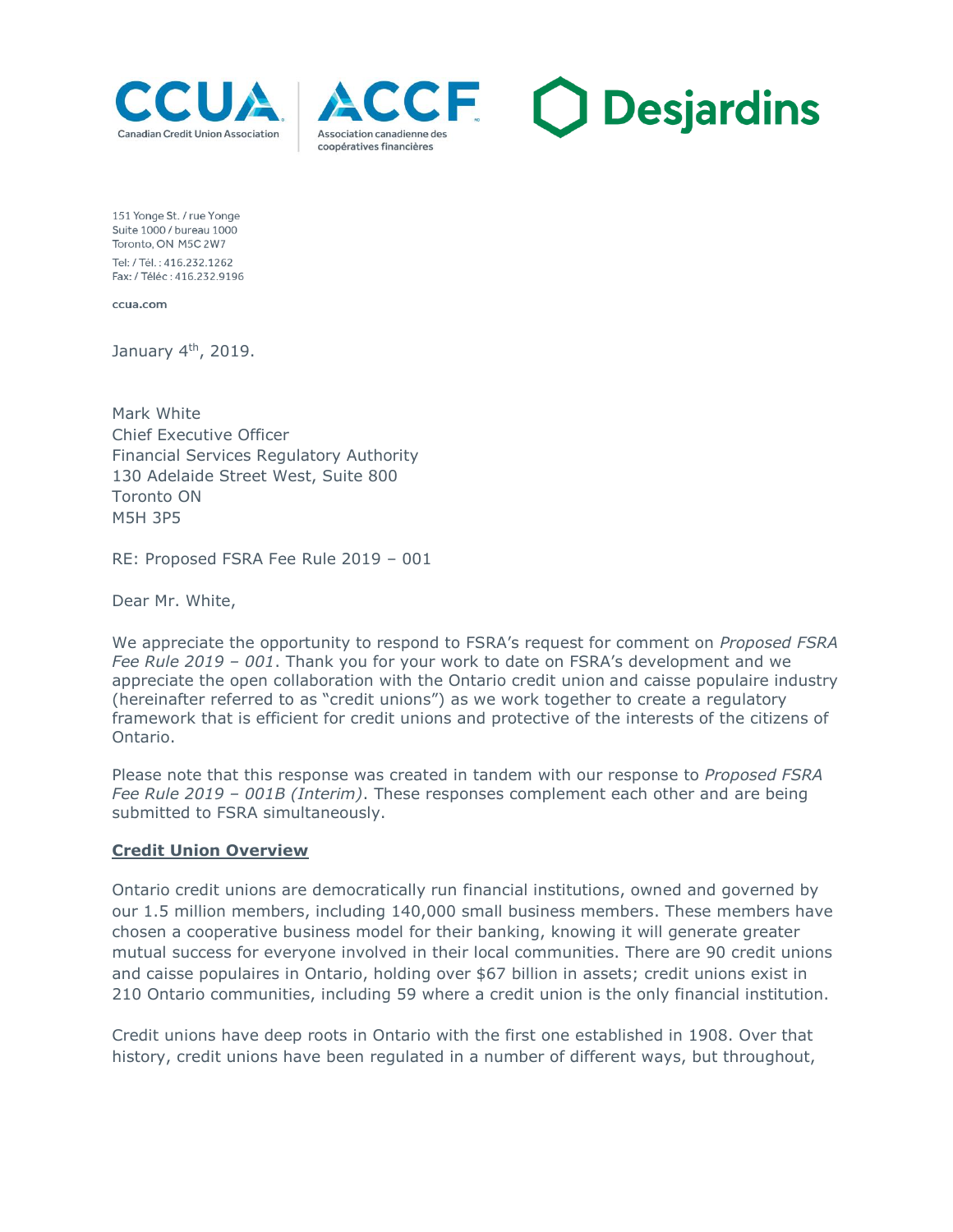





we have maintained ourselves as prudent financial institutions that have served the people of Ontario well. The partnership with the Province of Ontario, and its designated agencies as our regulator, is critical to our success: consumers need to know that we are well and properly regulated to have confidence in the system.

In 2009, the Ontario Government signaled that they intended to lower costs and merge boards and regulatory agencies in order to increase the competency and capabilities of the regulator. It has taken nearly a decade, but we are finally at the point where a new consolidated financial services regulator is ready to take over and realize this goal.

Going forward, credit unions need a regulator that exercises a culture of innovation and commitment to enhancing the strength of credit unions. FSRA can be assured that credit unions will work with it to develop policies that reflect the uniqueness and strength of the cooperative model. A well-regulated and prosperous credit union system benefits the future of Ontario.

## **FSRA Fee Rule Concerns and Recommendations**

The regulatory fee structure and funding model imposed by the regulator is an integral part of developing any regulatory structure. Ontario credit unions applaud the collaborative and principles-based approach that FSRA has taken to develop and explain the rationale behind the proposed fee rule. All six principles identified in the document are relevant to creating a balanced and effective fee structure. Our consultation response will provide some general comments, representative of the credit union system's views toward the eventual fee structure, with specific reference to the principles-based paradigm outlined in *Proposed FSRA Fee Rule 2019 – 001*.

Overall, credit unions support FSRA's main recommendation to use a variable rate approach for regulated sectors with larger participants. As well, credit unions support, in principle, the move to Risk-Weighted Assets (RWA) as a part of the calculation for the eventual fee rule. Our concerns surround the speed of transition that would be affected by present unknown variables. We have three recommendations that Ontario credit unions would like to accompany the formulation and eventual implementation of the permanent FSRA Fee Rule:

# *1. Start the implementation of any new fee structure in 2020, after FSRA's first operational year and the completion of the Credit Union and Caisses Populaire Act modernization.*



 $\overline{2}$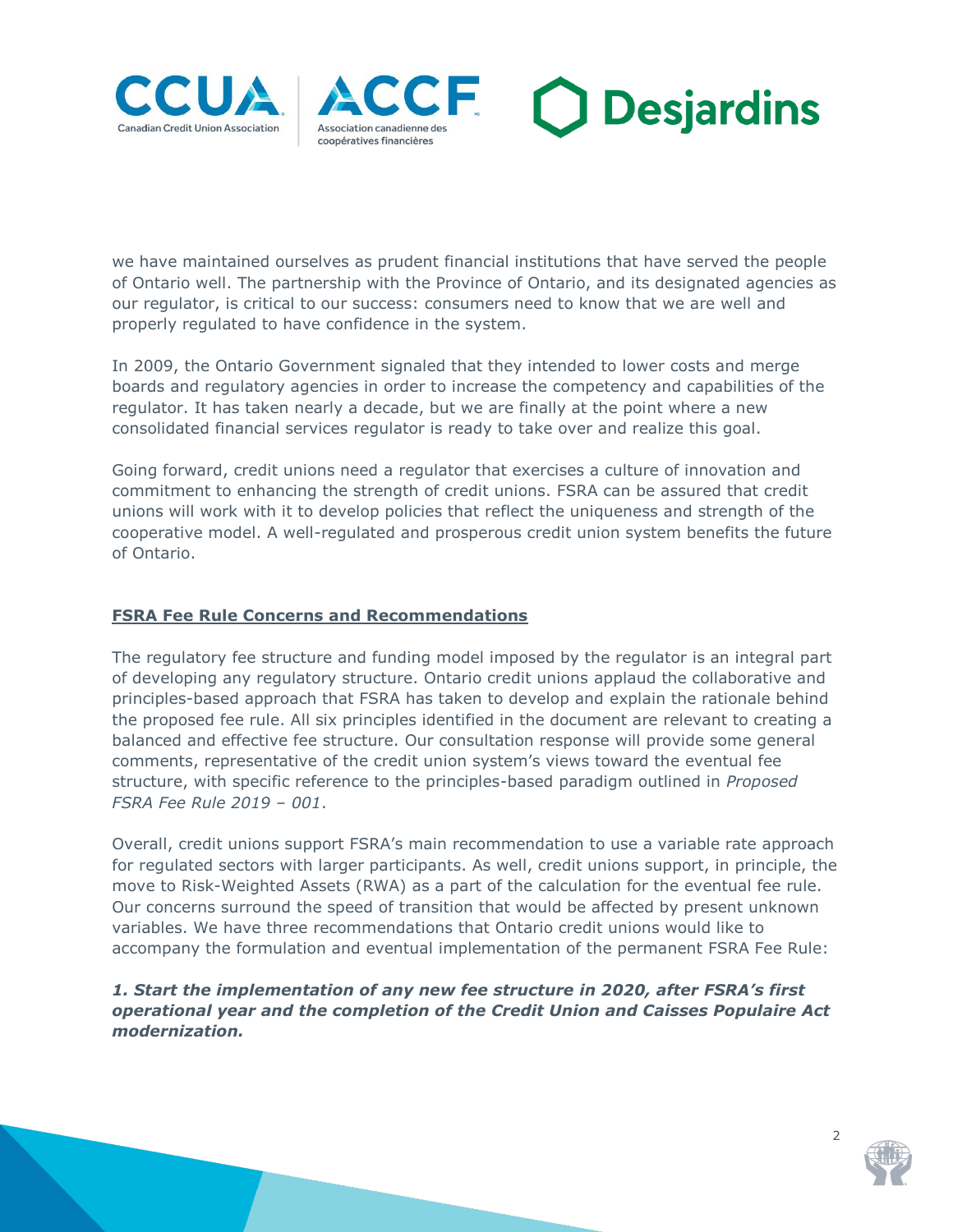





A consistent response from the credit union system since the summer of 2018, when FSRA first engaged the Credit Union Industry Advisory Group on this matter, is that credit unions cannot lend their support to any immediate fee change without first understanding its new regulatory environment. A legislative modernization process for the *Credit Union and Caisses Populaire Act* was begun by the previous government, based on the *Albanese Report*, and the new Ontario government has signaled that it intends to move forward with those plans, though a specific timeline has not yet been announced. A key outstanding question related to that legislative and regulatory modernization revolves around the capital adequacy rules and formula that the sector will be subject to. A key component of those rules will define the rating for risk-weighted assets (e.g. ambiguity around ratings for agricultural lending and small non-owner occupied mortgages), which is the basis for the fee rule.

Another key question, which will have a direct bearing on the FSRA budget, is the extent to which FSRA will have rule-making authority in a modernized regulatory environment. If FSRA is granted broader rule-making authority, presumably it will require more policy staff and need a higher budget. If that rule-making authority continues to reside in the Ministry of Finance, FSRA may need fewer staff.

This leads to our second reason for recommending a delay: the FSRA budget and operational plan is not yet known. Without knowing what the FSRA budget and operational plan will be, the sector cannot know if the fees being requested are going to be fairly and judiciously spent. When our Members present a business plan as part of a commercial lending application, they cannot leave out their budget and ask us to "trust them" before we make the investment. Likewise, we cannot in good conscience endorse a plan that has us paying for something without knowing what it is we are paying for.

Furthermore, when our credit union members apply the formula to their operations, several of the largest credit unions see increases upwards of 25%. Since one of the main goals of consolidating the two agencies is the reduction of regulatory cost, we cannot support a formula that increases those costs without knowing for certain that the money is being applied to make the system better and more efficient. In other words, our members may be willing to pay a few more dollars, but need assurance of better performance, quicker turnaround for regulatory decisions, and a higher level of sophistication from the regulator.

Therefore, our recommendation is that funding for the credit union sector within FSRA for 2019-20 fiscal year remain frozen at the existing 2018-19 levels using the "old" formula, at least until we can better understand the budget and plan. A pause would allow FSRA to build its fee structure around a modernized *Credit Union and Caisses Populaire Act* and



3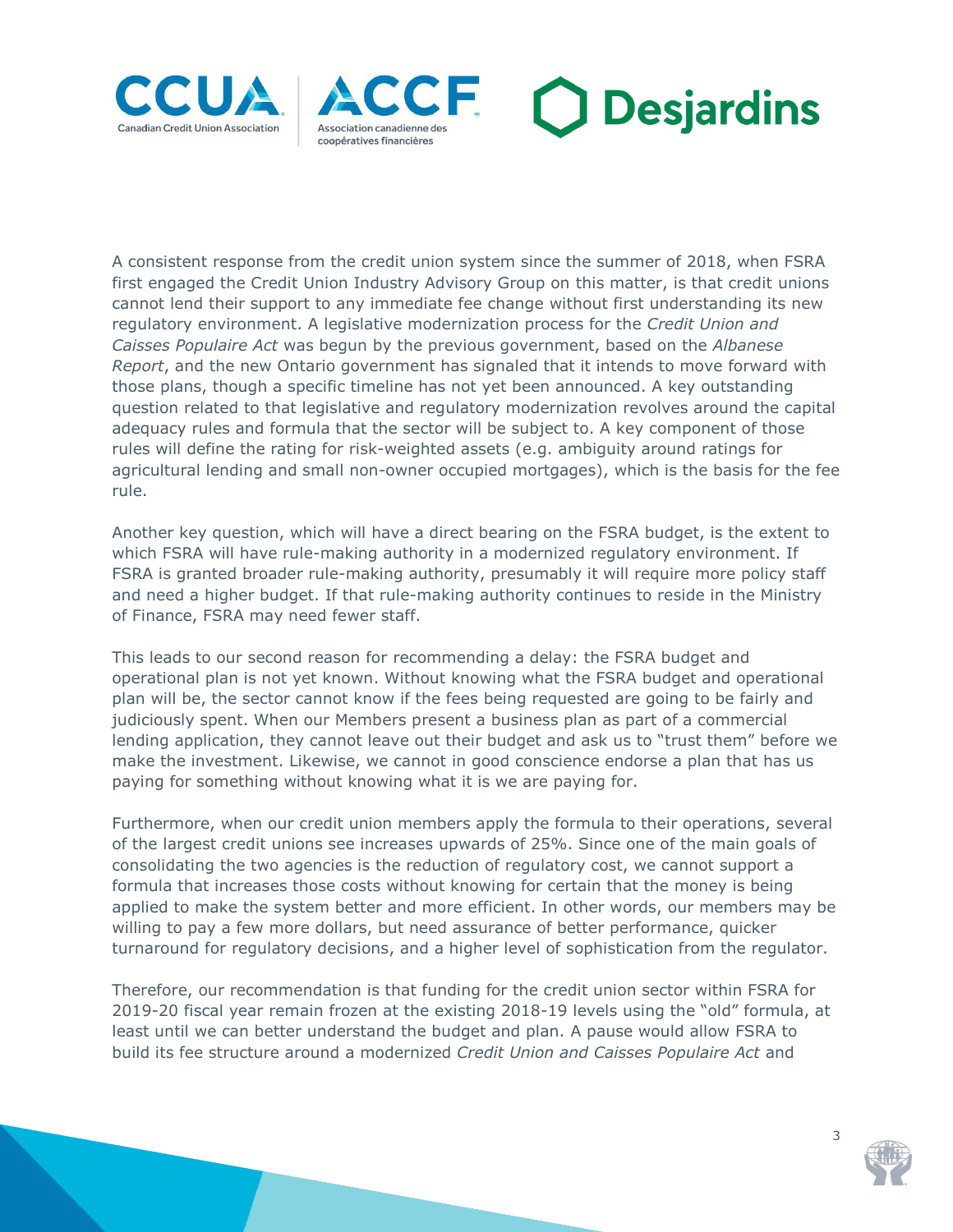

j





associated regulations. We acknowledge that FSRA, nor the credit unions for that matter, have direct control over the timeline of an Act review, but the fee is not being imposed on the sector in isolation. It is being imposed by an agency of the government of Ontario and so we believe should be implemented only once the entire policy landscape is known.

Furthermore, this pause would help ensure that a fee rule based on these potential significant changes would remain in line with FSRA's fee rule principles of consistency and future focus. It would be imprudent to rush to move to a new fee model that may soon need further changes following its implementation. The additional benefit to a one-year pause is that FSRA could move the Deposit Insurance Reserve Fund (DIRF) actuarial assessment, scheduled for 2020, up to 2019, which would allow credit unions to better understand FSRA's approach to funding the DIRF. Without clearer articulation of how the DIRF will be managed within FSRA, there is concern for potential overlap or duplication of administration efforts between the proposed fee and the DIRF fees.

Finally, our approach offers a more realistic timeline that both regulators and credit unions can easily understand and plan for. Rather than dealing with the uncertainty of budgeting for an interim fee rule that may or may not be implemented, or a fee structure without a budget – both of which would be implemented mid-fiscal year – this suggestion is clear in both *when* the fee structure would change and *what* the effects would be. The transition to FSRA is a major undertaking for both FSRA and the credit unions, with multiple operational uncertainties that credit unions are forced to deal with.

# *2. Maintain overall credit union system fees at present level.*

Part of the rationale behind the creation of FSRA was to create a more effective and efficient regulator. Previously, credit unions have been regulated by both the Financial Services Commission of Ontario (FSCO), for market conduct and miscellaneous activities, and the Deposit Insurance Corporation of Ontario (DICO), for prudential regulation and deposit insurance. By merging the administrative and other back-office functions, the resulting efficiencies should ensure that the overall fee for credit unions would at least remain constant and should decrease to what credit unions paid DICO and FSCO in FY2018 (accounting for sector growth). In addition, our proposal above to use the current fee structure for FSRA's first year guarantees that FSRA will have adequate funding for credit union regulation. By our calculations this amount could be as high as \$12.7 million<sup>1</sup> – higher than the budget estimates we've received from FSRA in the past.



<sup>&</sup>lt;sup>1</sup> Assuming 8.5% annual deposit growth on 2018 deposit assessments.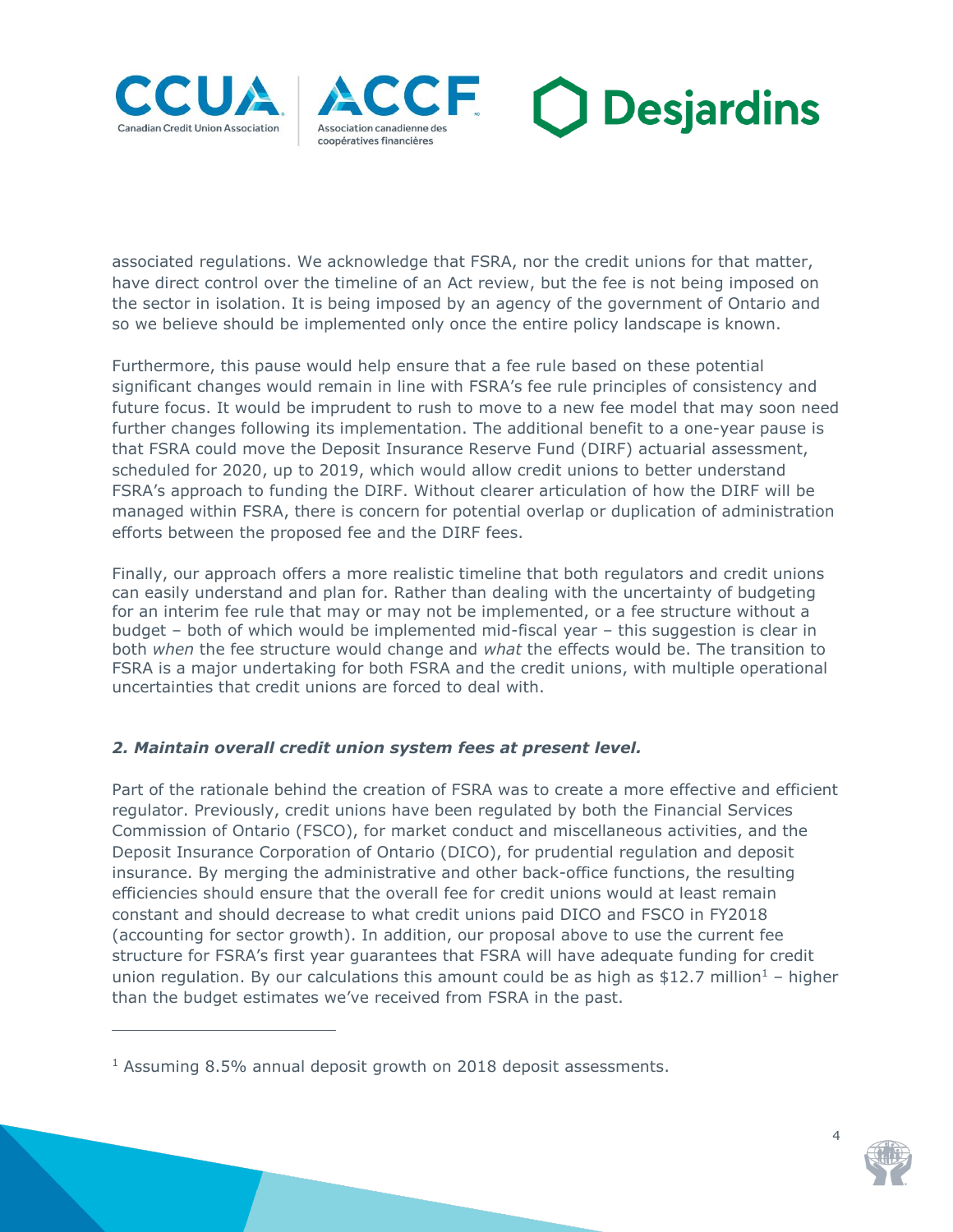





We are pleased that FSRA highlighted effectiveness and efficiency as two of the principles built into the formulation of the fee rule. Credit unions also welcome FSRA's commitment to ensuring the credit union fees separated from other FSRA regulated industries. It is important for the purposes of fairness and transparency that credit unions' fee structures are proportionate to sector and that the fees paid by credit unions are attributed toward the cost of regulating the credit union industry only.

Given the acknowledged separation of credit union fees, any change in fees to the credit union system must be directly related to changes within the system (i.e. RWA growth). If there are any proposed budgetary increases on the credit union sectors, it is important that these are communicated and explained clearly. Moreover, credit unions want to ensure the FSRA fee structure includes the ability for credit unions to track cost, quality, and assess improvement. To have this ability, we support the continuance of the Credit Union Industry Advisory Group to be used as a formal mechanism for consultation on operational plans, fees, and budgets.

## *3. Strike a fair balance between credit unions based on size.*

As stated above, credit unions are generally supportive of the use of risk-weighted assets as the basis for calculating fees. We acknowledge the correlation between RWA and the work effort required for prudential regulation. That said, there is substantial diversity within our sector (size, geographic focus, and scale of operations) – and so regulations must be scalable and proportionate while remaining equitable.

FSRA should consider the distributional effects application of the fee might have within the credit union system. More specifically, a consequence of moving to this new calculation is that – given the disparity of credit union RWA – some credit unions may pay vastly more, and some may pay significantly less. While some change amongst credit union fee levels is expected, moderating functions should be added to the proposed fee rule calculation for two reasons. First, to ensure that there is a reasonable floor for what smaller credit unions (or credit unions with disproportionately lower RWA) will pay. Second, to make sure the largest credit unions – who often also have a higher proportion of RWA on their balance sheets because of the diversity of their business – have their fees maintained in line with the purported goal to be a proxy for the level of effort required to conduct prudential regulation.

Based on the current proposed rule, some of the larger credit unions *would see upwards of 25% increases in their fees*. This would have consequential adverse effects on these credit unions. Moreover, this level of increase for some credit unions seems to contradict the



5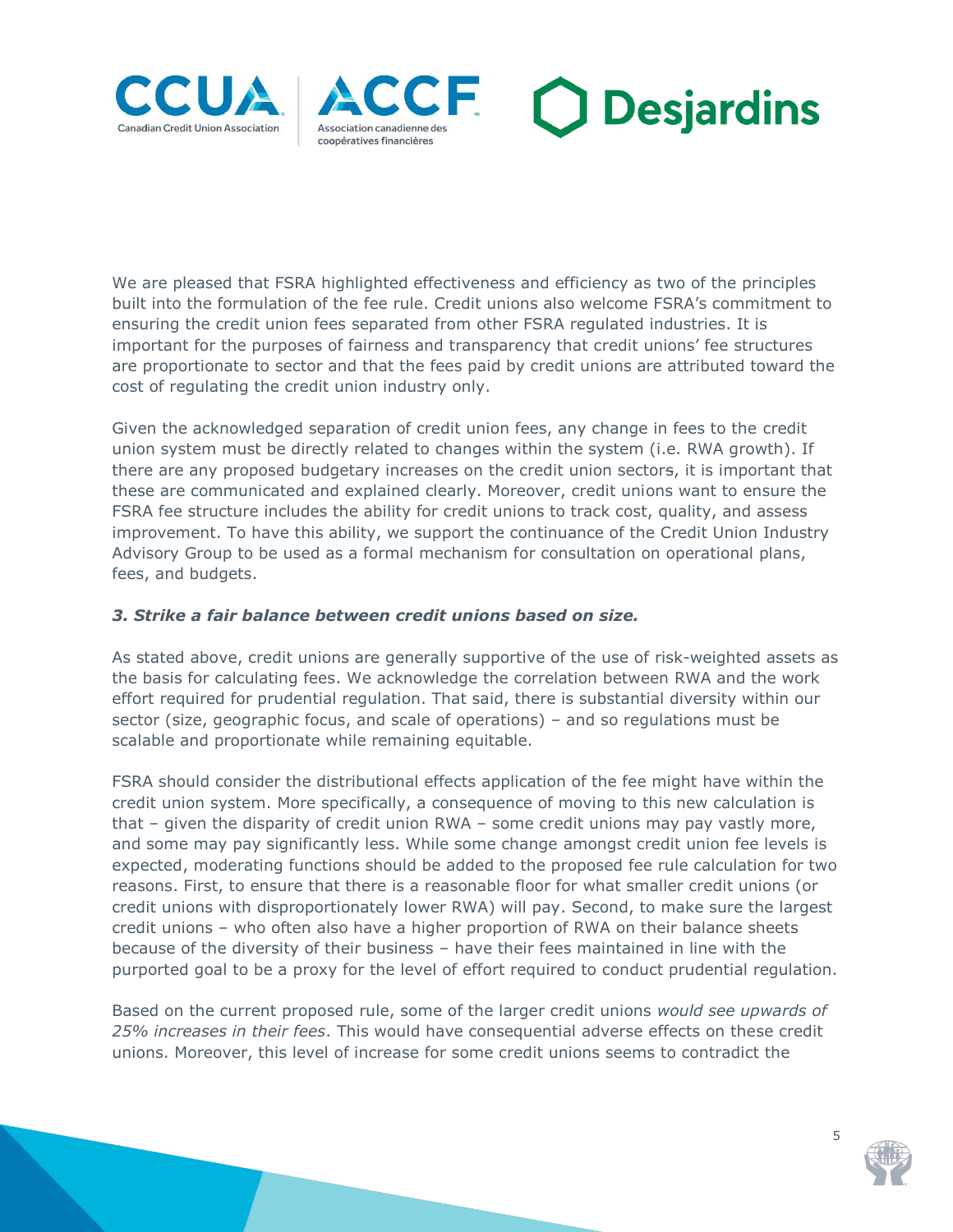





proposed principles of effectiveness and efficiencies. While the sector welcomes lower fees for smaller credit unions (who face disproportionate compliance costs), it is important that the proposed fee structure balance this with a degree of fairness.

### **Conclusion**

Credit Unions of Ontario appreciate the opportunity to work with FSRA to achieve our shared vision of simplicity, consistency, transparency, future focus, as well as efficiency and effectiveness. The proposed fee structure must ensure that FSRA's credit union mandate is appropriately focused and that the organization has a capacity to adequately regulate our unique structure. Our three recommendations outlined above represent our view of how FSRA can best satisfy your stated principles balanced with credit unions' needs.

In summary, with the level of uncertainty around FSRA's timeline and budget, credit unions cannot support the immediate implementation of a new fee structure. To provide consistency and fairness to credit unions, we firmly recommend implementing any new fee structure in 2020, after FSRA's first operational year and the completion of the *Credit Union and Caisses Populaire Act* modernization. In the interim, credit union fees and the formula used to calculate them should remain frozen at the existing 2018 regulatory funding model.

Second, we maintain that the resulting efficiencies that occur when merging two separate administrations should be enough for FSRA to confirm that overall credit union system fees will remain at their current level – if not lower over time. We appreciate that without an operational plan and budget in place and approved by its Board, FSRA cannot offer this assurance. However, this fact underscores why our first recommendation of waiting until after FSRA's operations and budget are fully formed is so important.

Finally, while credit unions generally supportive of an RWA-based model, there are amendments that FSRA should consider, in order to ensure equity amongst the credit unions. While the expectation is that credit union fees overall with remain constant or decrease, variable change within the credit union system is expected, but should be moderated to ensure equity.

Taken together, these recommendations will result in a clearer transition for both credit unions and FSRA. Once again, we thank you for the opportunity to participate in FSRA's consultation process related to new fee rules. We strongly recommend FSRA incorporate these recommendations into the new fee rules and continue to provide additional guidance on the ongoing work towards your future structure, governance, and budget. Thank you for